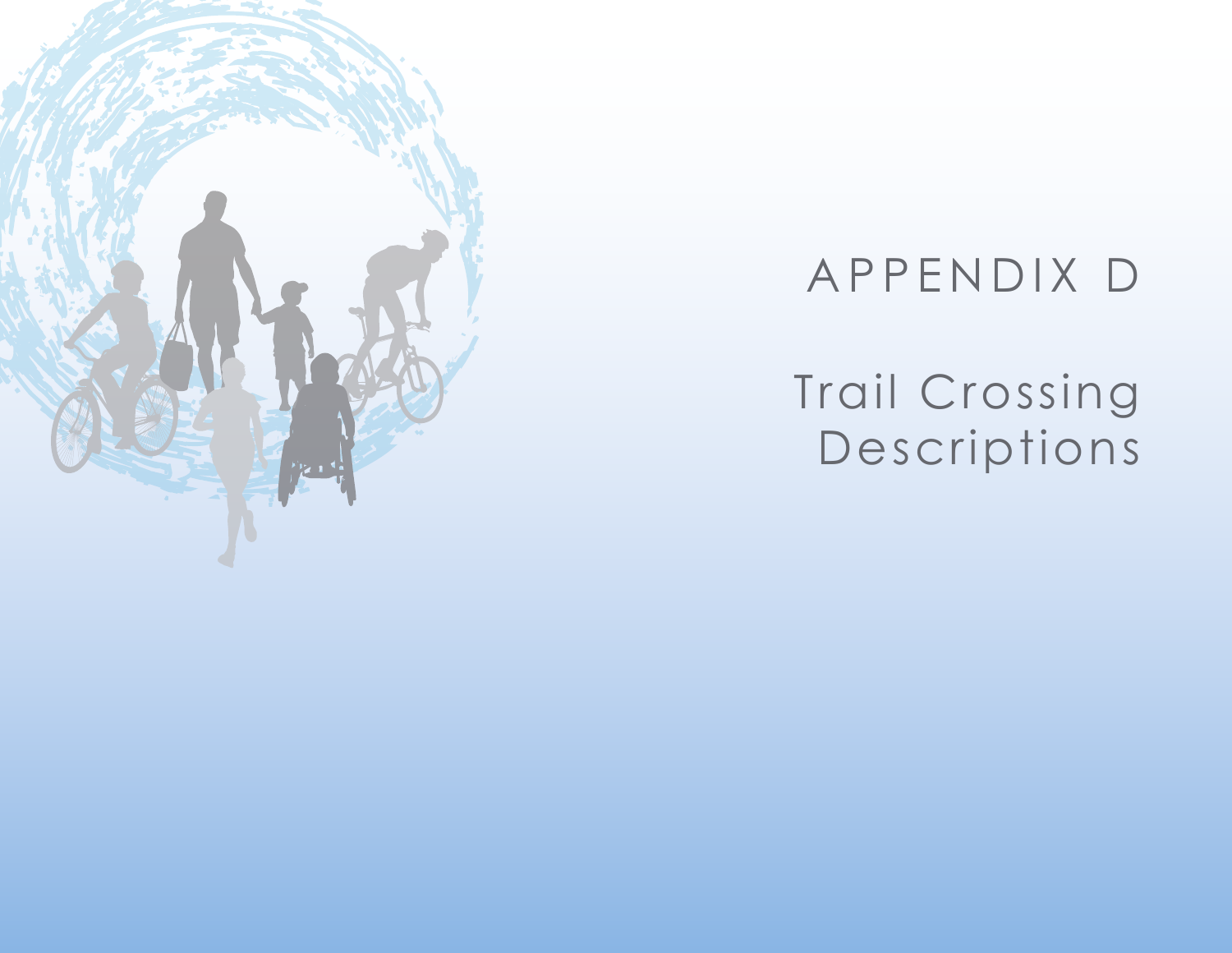| Segment #                           | Crossing<br>Location<br># | Crossing<br>Location<br>Description                                                                                | Recommended<br>Crossing<br><b>Treatment Type</b> | <b>Recommended Crossing Treatment Description</b>                                                                                                                                                                                                                                                                                                                                                                           | Jurisdiction                            |
|-------------------------------------|---------------------------|--------------------------------------------------------------------------------------------------------------------|--------------------------------------------------|-----------------------------------------------------------------------------------------------------------------------------------------------------------------------------------------------------------------------------------------------------------------------------------------------------------------------------------------------------------------------------------------------------------------------------|-----------------------------------------|
| 4                                   | $\mathbf{1}$              | <b>Private Crossing</b>                                                                                            |                                                  | The trail is on the east side of the tracks. Provide a<br>standard private road crossing                                                                                                                                                                                                                                                                                                                                    | County                                  |
| 4                                   | $\overline{2}$            | Private<br>Driveway (RMC<br>Pacific)                                                                               | F                                                | The trail is on the east side of the tracks. Provide a<br>standard midblock crossing, as use is expected to exceed<br>20 pph at least once daily by employees.                                                                                                                                                                                                                                                              | County                                  |
| 4                                   | 3                         | State Route<br>1(SR1)                                                                                              | A,D                                              | To/from the north the trail aligns on the east side of the<br>tracks and to/from the south it's on the west side. This<br>creates a trail at-grade rail crossing, which will need to be<br>integrated into the existing SR 1 crossing of the rail. The<br>addition of the trail crossing requires modifying the rail<br>signal, together with the addition of an active enhanced<br>crossing for trail users to cross SR 1. | County                                  |
| 5.1                                 | $\overline{4}$            | Davenport<br>parking lot                                                                                           | Α                                                | The proposed trail is on the west side of the tracks. A<br>new railroad crossing is proposed to formalize a popular<br>pedestrian crossing between a parking lot on the east<br>side of the tracks and Davenport Beach on the west<br>side, and to allow east-west access to the trail. The new<br>railroad crossing could be accomplished with installation<br>of a new pedestrian-only rail signal.                       | <b>NEW</b><br><b>CROSSING</b><br>County |
| 5.1(1)<br>5.2(3)<br>5.3(12)<br>6(4) | $5 - 24$                  | Private<br>crossings,<br>including Wilder<br>Ranch Park (7),<br>Scaroni Rd (2)<br>& agricultural<br>crossings (11) |                                                  | The trail is on the west side of the tracks. Provide<br>standard private road crossings at all 20 locations.                                                                                                                                                                                                                                                                                                                | County                                  |

Notes: pph = pedestrians per hour *Table prepared by by W-Trans* 

**SALARA**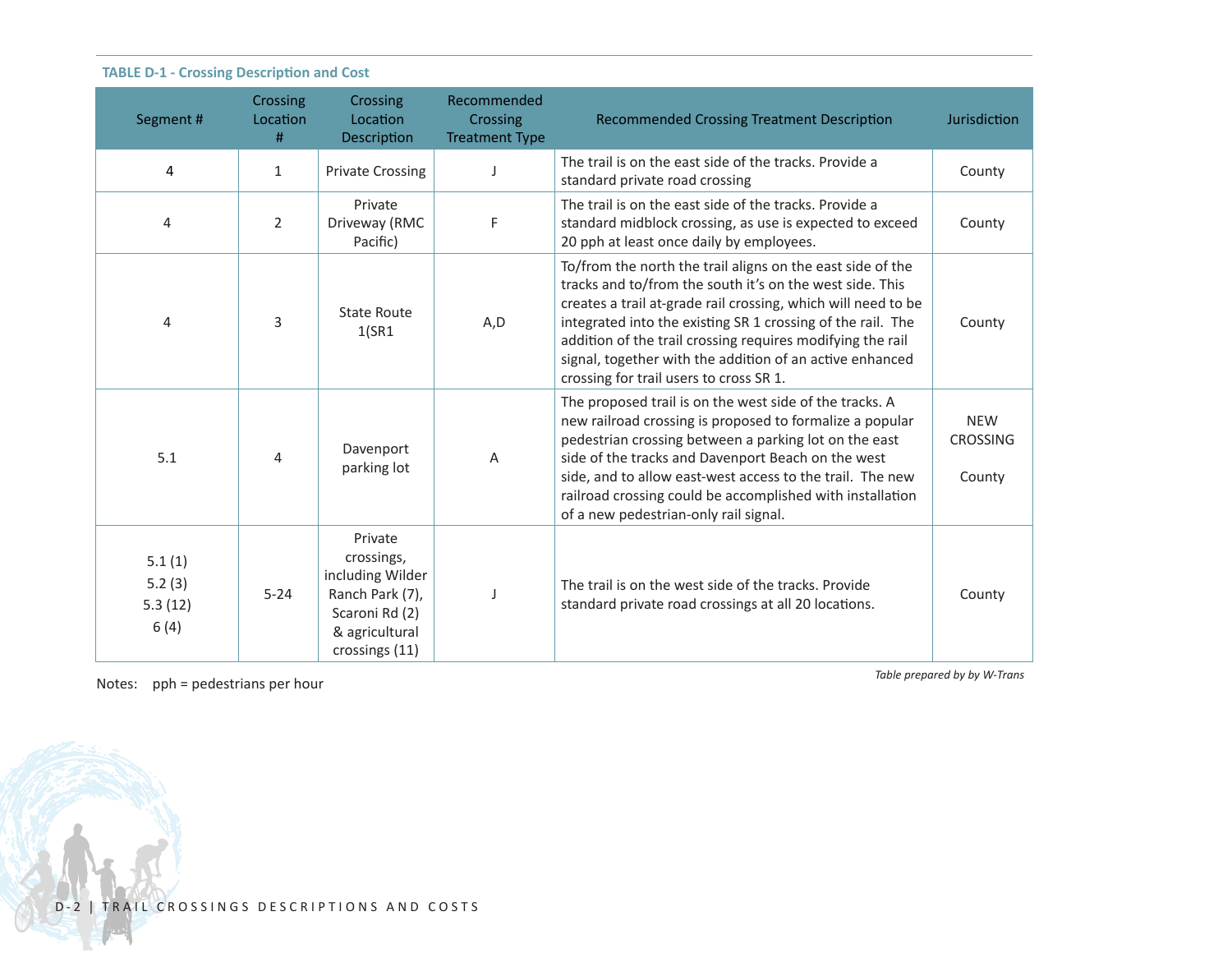| Segment #      | Crossing<br>Location<br># | <b>Crossing</b><br>Location<br><b>Description</b> | Recommended<br>Crossing<br><b>Treatment Type</b> | <b>Recommended Crossing Treatment Description</b>                                                                                                                                                                                                                                                                                                                                                                                            | Jurisdiction                                |
|----------------|---------------------------|---------------------------------------------------|--------------------------------------------------|----------------------------------------------------------------------------------------------------------------------------------------------------------------------------------------------------------------------------------------------------------------------------------------------------------------------------------------------------------------------------------------------------------------------------------------------|---------------------------------------------|
| 6              | 25                        | Shaffer Road                                      | A,F                                              | The trail is on the west side of the tracks. A new railroad<br>crossing is proposed to formalize a popular pedestrian<br>crossing between two existing dead ends of Shaffer Road<br>on either side of the tracks. The new railroad crossing<br>should include pedestrian rail signal improvements.<br>The City plans new roadway crossing with bike lanes.<br>Additional markings would be required on street crossing<br>for bike guidance. | <b>NEW</b><br><b>CROSSING</b><br>Santa Cruz |
| 7              | 26                        | Natural Bridges<br>Dr                             | F                                                | The trail is on the west side of the tracks. Provide a<br>standard midblock crossing.                                                                                                                                                                                                                                                                                                                                                        | Santa Cruz                                  |
| $\overline{7}$ | 27                        | Swift St                                          | E                                                | The trail is on the west side of the tracks. Provide a<br>passive enhanced crossing.                                                                                                                                                                                                                                                                                                                                                         | Santa Cruz                                  |
| 7              | 28                        | Fair Ave                                          | Ε                                                | The trail is on the west side of the tracks. Provide a<br>passive enhanced crossing.                                                                                                                                                                                                                                                                                                                                                         | Santa Cruz                                  |
| 7              | 29                        | Almar Ave                                         | Ε                                                | The trail is on the west side of the tracks. Provide a<br>passive enhanced crossing.                                                                                                                                                                                                                                                                                                                                                         | Santa Cruz                                  |
| 7              | 30                        | Rankin St                                         | H                                                | The trail is on the west side of the tracks. Provide<br>connection facilities, adding a crosswalk and AWSC at<br>the intersection of Rankin St/ Seaside St., together with a<br>path on the south side of Seaside St. between Rankin St<br>and the rail crossing location 100 ft east.                                                                                                                                                       | Santa Cruz                                  |

Notes: AWSC = All-Way Stop Controlled **Table prepared by by W-Trans** 

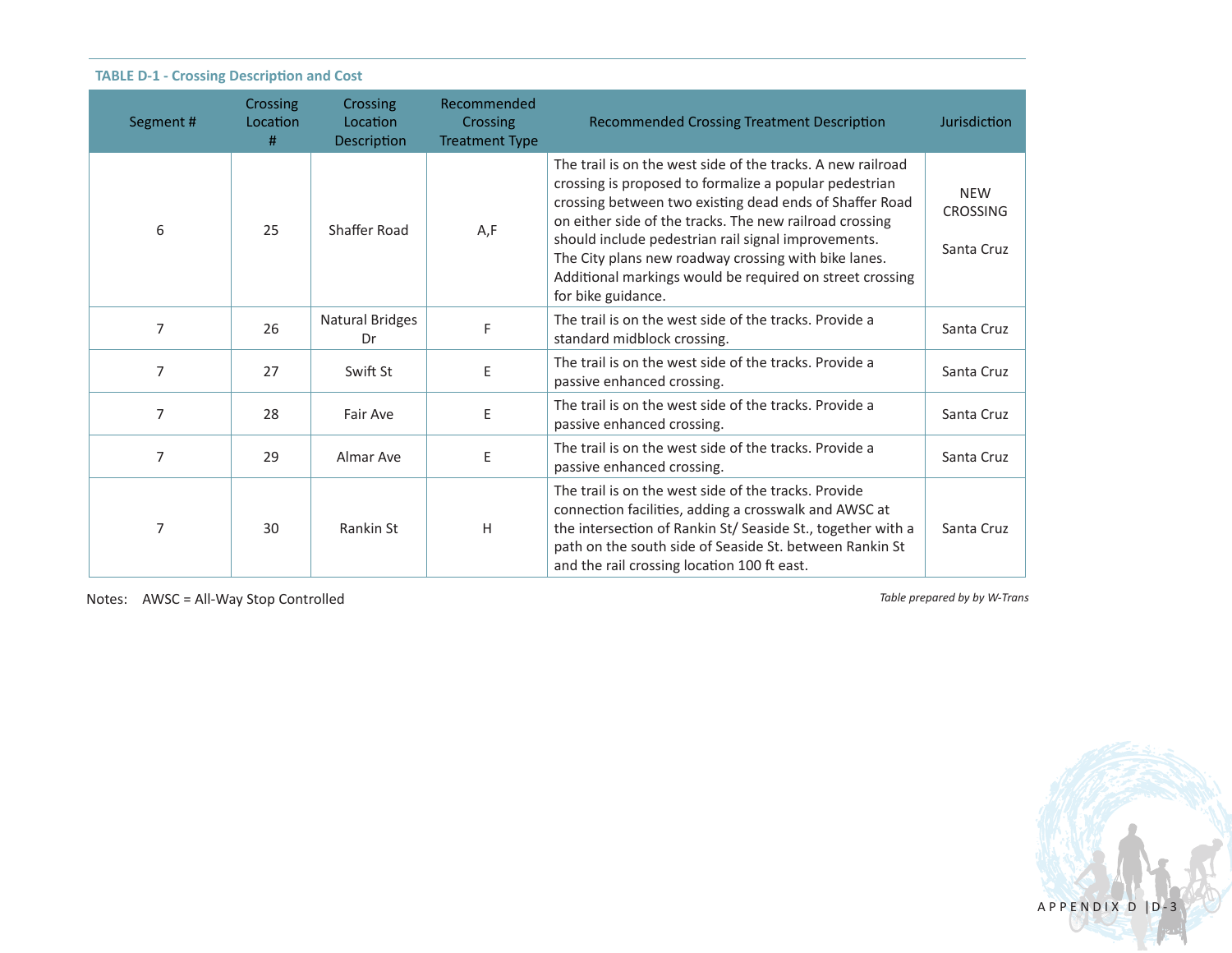| Segment #      | Crossing<br>Location<br># | Crossing<br>Location<br>Description | Recommended<br>Crossing<br><b>Treatment Type</b> | <b>Recommended Crossing Treatment Description</b>                                                                                                                                                                                                                                                                                                                                                                                                                                                                                                                                                      | Jurisdiction |
|----------------|---------------------------|-------------------------------------|--------------------------------------------------|--------------------------------------------------------------------------------------------------------------------------------------------------------------------------------------------------------------------------------------------------------------------------------------------------------------------------------------------------------------------------------------------------------------------------------------------------------------------------------------------------------------------------------------------------------------------------------------------------------|--------------|
| 7              | 31                        | Seaside St                          | F,I                                              | The trail is on the west side to/from the north and on<br>the east side to/from the south. Rather than the trail<br>crossing Seaside St, it may be possible to locate the trail<br>in a vacant triangular parcel on the SW corner of Seaside/<br>Younglove St. While the trail will not cross Seaside,<br>it will cross the rail, with the crossing to be oriented<br>perpendicular to the tracks. The existing vehicular<br>rail crossing of Seaside St will remain, and since it is<br>unsignalized, it's recommended that the new rail-trail<br>crossing also be provided without signal equipment. | Santa Cruz   |
| 7              | 32                        | Younglove Ave                       | $\mathsf H$                                      | The trail is on the east side of the tracks. Provide a<br>pedestrian connection to the intersection of Younglove<br>Ave and Seaside St and adding a crosswalk on the<br>southeast leg of the intersection.                                                                                                                                                                                                                                                                                                                                                                                             | Santa Cruz   |
| $\overline{7}$ | 33                        | <b>Bellevue St</b>                  | F                                                | The trail is on the east side of the tracks. Provide a<br>standard midblock crossing.                                                                                                                                                                                                                                                                                                                                                                                                                                                                                                                  | Santa Cruz   |
| $\overline{7}$ | 34                        | Dufour St                           | F                                                | The trail is on the east side of the tracks. Provide a<br>standard midblock crossing.                                                                                                                                                                                                                                                                                                                                                                                                                                                                                                                  | Santa Cruz   |
| $\overline{7}$ | 35                        | Palm St                             | J                                                | The trail is on the east side of the tracks. Provide a<br>standard private crossing (existing barricades prohibit<br>vehicle travel across rail tracks).                                                                                                                                                                                                                                                                                                                                                                                                                                               | Santa Cruz   |
| 7              | 36                        | Lennox St                           | F,H                                              | The trail is on the east side of the tracks. Provide<br>pedestrian connection along the north side of the street<br>and a bicycle connection via SLM in Lennox Street, to<br>minimize the distance pedestrians and bicyclists have to<br>travel in the street at this acute angled crossing. Provide a<br>standard midblock crossing at the far easterly end of the<br>existing rail-street crossing.                                                                                                                                                                                                  | Santa Cruz   |
| 7              | 37                        | Bay St                              | D                                                | The trail is on the east side of the tracks. Provide an<br>active enhanced midblock crossing.                                                                                                                                                                                                                                                                                                                                                                                                                                                                                                          | Santa Cruz   |

Notes: SLM = Bicycle Shared Lane Markings

NB = Northbound

SB = Southbound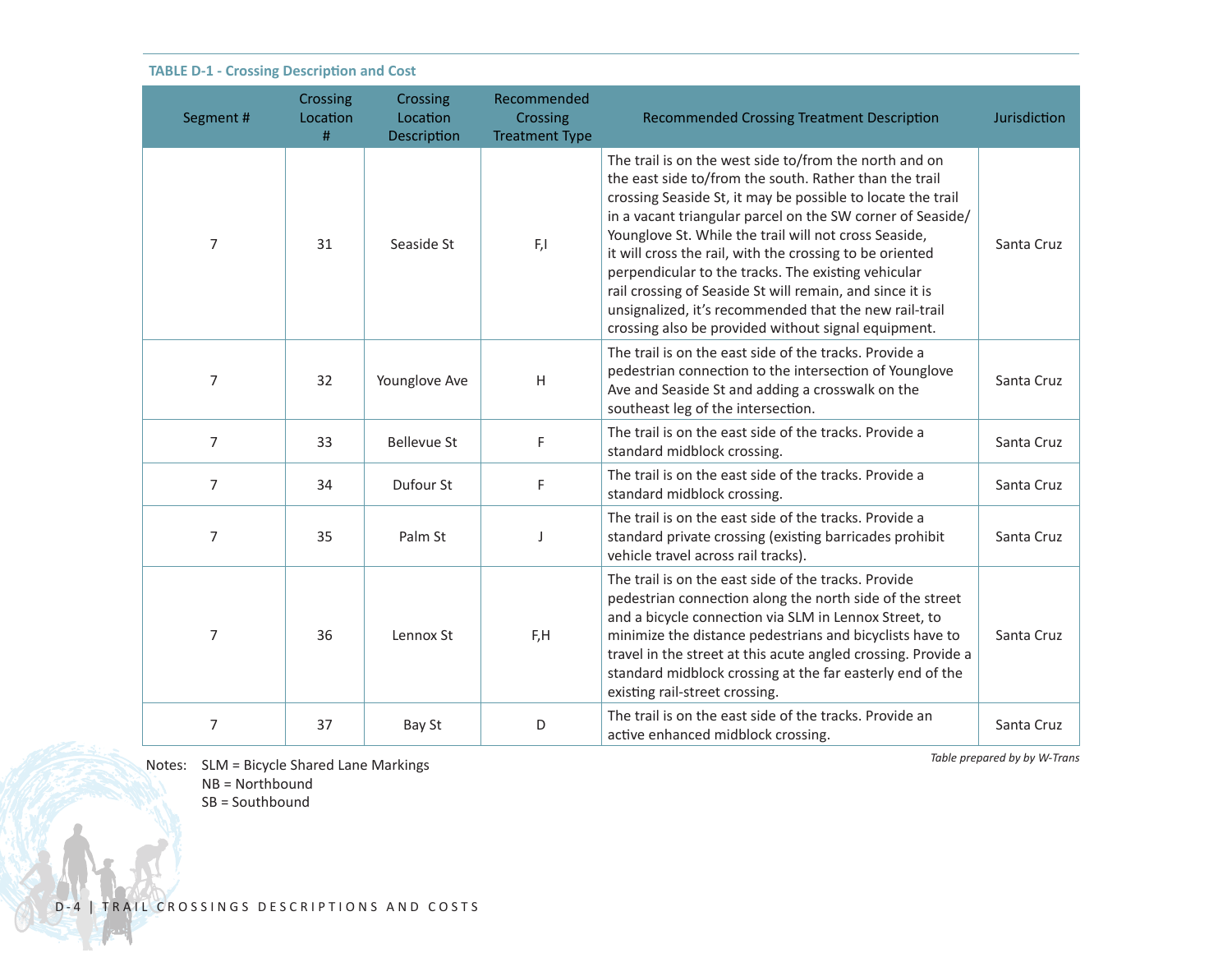| Segment# | Crossing<br>Location<br># | Crossing<br>Location<br>Description | Recommended<br>Crossing<br><b>Treatment Type</b> | <b>Recommended Crossing Treatment Description</b>                                                                                                                                                                                                                                                                                                                                                                                                                                                                                                                                                                                                                                                                                                                             | <b>Jurisdiction</b>                     |
|----------|---------------------------|-------------------------------------|--------------------------------------------------|-------------------------------------------------------------------------------------------------------------------------------------------------------------------------------------------------------------------------------------------------------------------------------------------------------------------------------------------------------------------------------------------------------------------------------------------------------------------------------------------------------------------------------------------------------------------------------------------------------------------------------------------------------------------------------------------------------------------------------------------------------------------------------|-----------------------------------------|
|          | 38                        | California St                       | E,G                                              | The trail is on the east side of the tracks. Provide traffic<br>calming at the intersection of Bay St/California St (north)<br>to reduce the curb radii and travel speeds of NB right<br>turning vehicles. Move the trail crossing 20 feet north of<br>the existing crossing on California Street, to increase the<br>distance from the Bay St intersection. The path should<br>shift to the north side of the City's water treatment plant<br>access road so that it minimizes interference with truck<br>movements at the intersection with California Street.<br>Curb extensions and a passive enhanced crossing should<br>be provided at the relocated street crossing. Barriers<br>should be installed as necessary to discourage crossings<br>at the existing location. | Santa Cruz                              |
|          | $39-40$                   | Neary Lagoon<br>Park $(2)$          | A                                                | The trail is on the east side of the main line tracks. The<br>2 new railroad crossings are spur track crossings rather<br>than mainline crossings. May need to tie into rail signal<br>controls due to high volume of trail pedestrians/bicyclists<br>expected at this popular Santa Cruz location.                                                                                                                                                                                                                                                                                                                                                                                                                                                                           | 2 NEW<br><b>CROSSINGS</b><br>Santa Cruz |

Notes: NB = Northbound SB = Southbound

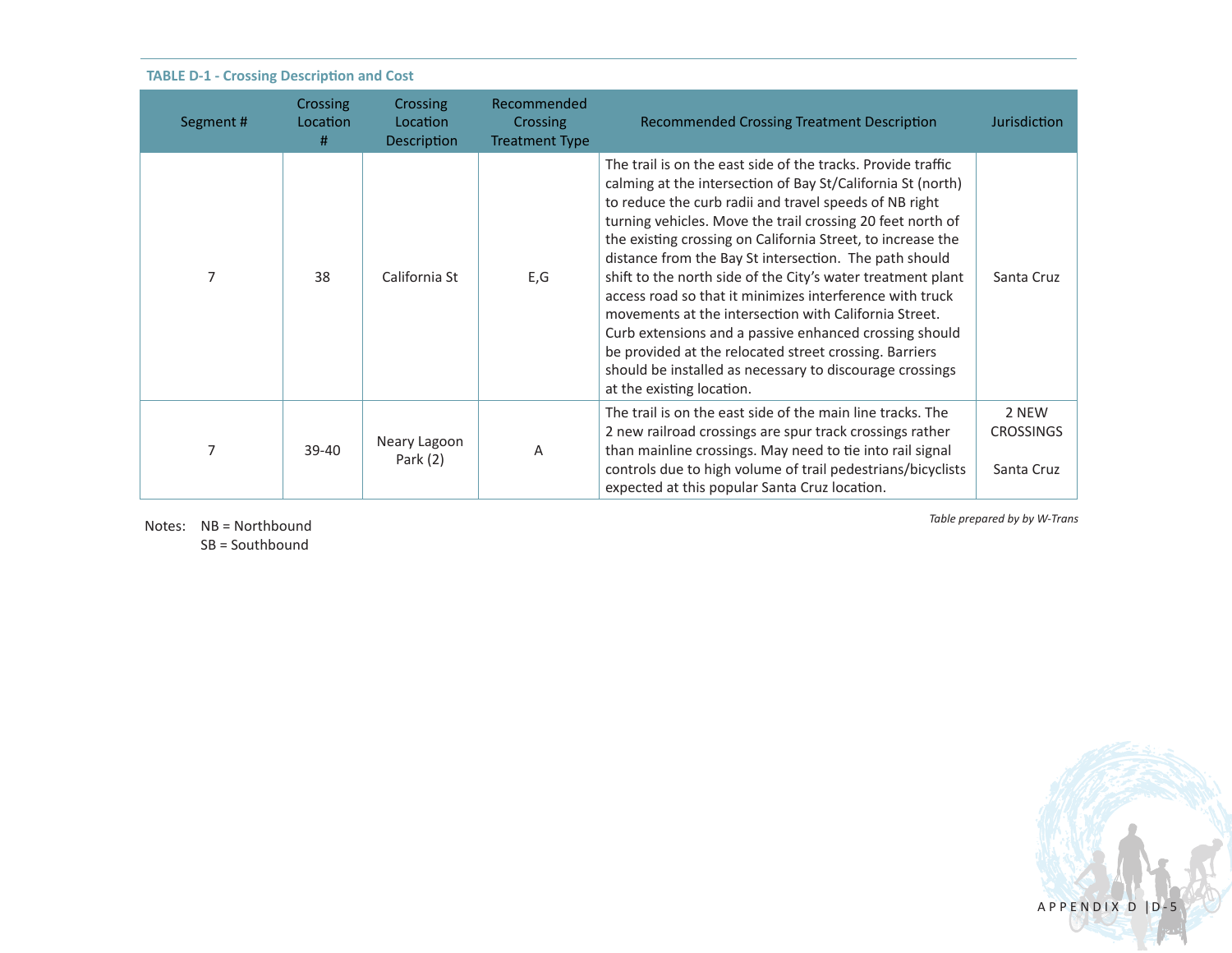|  |  | <b>TABLE D-1 - Crossing Description and Cost</b> |  |  |
|--|--|--------------------------------------------------|--|--|
|--|--|--------------------------------------------------|--|--|

| Segment # | Crossing<br>Location<br># | Crossing<br>Location<br>Description | Recommended<br>Crossing<br><b>Treatment Type</b> | <b>Recommended Crossing Treatment Description</b>                                                                                                                                                                                                                                                                                                                                                                                                                                                                                                                                                                                                                                                                                                                                                                                                                        | Jurisdiction |
|-----------|---------------------------|-------------------------------------|--------------------------------------------------|--------------------------------------------------------------------------------------------------------------------------------------------------------------------------------------------------------------------------------------------------------------------------------------------------------------------------------------------------------------------------------------------------------------------------------------------------------------------------------------------------------------------------------------------------------------------------------------------------------------------------------------------------------------------------------------------------------------------------------------------------------------------------------------------------------------------------------------------------------------------------|--------------|
| 8         | 41                        | Pacific Ave                         | Α                                                | The trail is on the east side of the tracks. The city has<br>designed a roundabout to control the intersection of<br>Pacific Ave/Beach St, which includes pedestrian and<br>bicycle crossing facilities of the streets but does not<br>extend north to the railroad. There is an existing sidewalk<br>crossing of the tracks on the west side of Pacific Avenue,<br>while the street crossing has signalized rail equipment,<br>the sidewalk/ pedestrian facility is not. Modify this<br>railroad signal to include pedestrian crossing signals,<br>allowing trail users to use the new roundabout to cross<br>Beach Street, and travel along the boardwalk, some<br>distance west of the tracks. Concept plans also include<br>the recommended trail crossing features for the existing<br>intersection conditions should the roundabout not be<br>pursued by the City. | Santa Cruz   |
| 8         | 42                        | Main St                             | K                                                | The trail is on the west side of the tracks. No additional<br>improvements.                                                                                                                                                                                                                                                                                                                                                                                                                                                                                                                                                                                                                                                                                                                                                                                              | Santa Cruz   |
| 8         | 43                        | Westbrook St                        | К                                                | The trail is on the east side of the tracks. No additional<br>improvements.                                                                                                                                                                                                                                                                                                                                                                                                                                                                                                                                                                                                                                                                                                                                                                                              | Santa Cruz   |
| 8         | 44                        | Cliff St/Beach St                   | K                                                | The trail is on the east side of the tracks. No additional<br>improvements.                                                                                                                                                                                                                                                                                                                                                                                                                                                                                                                                                                                                                                                                                                                                                                                              | Santa Cruz   |
| 8         | 45-50                     | <b>Boardwalk</b><br>crossings (6)   | К                                                | The trail is on the east side of the tracks. No additional<br>improvements.                                                                                                                                                                                                                                                                                                                                                                                                                                                                                                                                                                                                                                                                                                                                                                                              | Santa Cruz   |
| 8         | 51                        | Mott Ave                            | F                                                | The proposed trail is on the east side of the tracks and<br>this street crossing of Mott Ave is approximately 20 feet<br>north of the north leg of the intersection of Mott Ave/<br>Murray Street. However there is a partial road closure of<br>Mott Ave at the crossing, with SB traffic prohibited at the<br>crossing. The NB crossing is situated such that a standard<br>midblock crossing is recommended.                                                                                                                                                                                                                                                                                                                                                                                                                                                          | Santa Cruz   |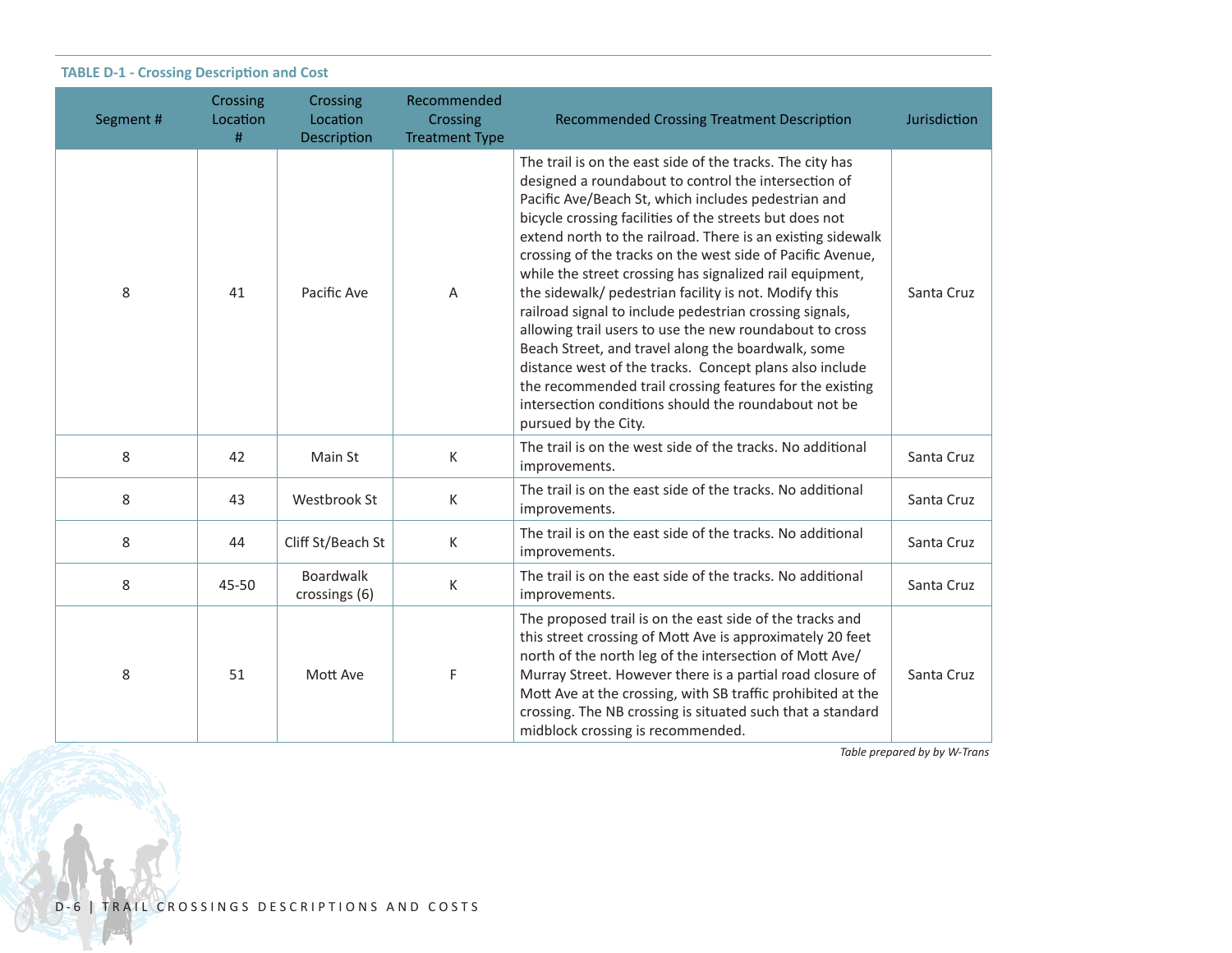| Segment # | Crossing<br>Location<br># | Crossing<br>Location<br>Description      | Recommended<br>Crossing<br><b>Treatment Type</b> | <b>Recommended Crossing Treatment Description</b>                                                                                                                                                                                                                                                                                                                                                                                                                                                                                                                                                                                                                                                                                                                                              | <b>Jurisdiction</b>                       |
|-----------|---------------------------|------------------------------------------|--------------------------------------------------|------------------------------------------------------------------------------------------------------------------------------------------------------------------------------------------------------------------------------------------------------------------------------------------------------------------------------------------------------------------------------------------------------------------------------------------------------------------------------------------------------------------------------------------------------------------------------------------------------------------------------------------------------------------------------------------------------------------------------------------------------------------------------------------------|-------------------------------------------|
| 9         | 52                        | Seabright Ave                            | B                                                | The trail is on the east side of the tracks. Modify the<br>traffic signal at the intersection of Seabright Ave/Murray<br>Street to add pedestrian phases to north leg of the<br>intersection for crossing Seabright Ave. There may be<br>concern for westbound queuing in the through/right turn<br>combined lane on Murray Street. Although not part of<br>these concept plans, the need and feasibility in providing<br>a westbound right turn lane should be explored.                                                                                                                                                                                                                                                                                                                      | Santa Cruz                                |
| 9         | 53                        | 7th Ave                                  | A,D                                              | To/from the north the trail is on the east side and to/from<br>the south the trail is on the west side. This represents a<br>rail crossing, which will need to be integrated into the<br>existing signalized rail crossing. Trail users can use the<br>existing sidewalks on both sides of the street to travel<br>south of the tracks approximately 50 feet, and cross 7th<br>Avenue on the north leg of the intersection of 7th Ave/<br>Harbor Beach Court. As an alternative, the crosswalk<br>could be located north of the crossing. This street<br>crossing includes an active enhanced crosswalk, and the<br>rail signal should be modified to add pedestrian gates<br>and barriers on either side of 7th Ave. One parking space<br>would be eliminated on the west side of the street. | Live Oak                                  |
| 9         | 54                        | El Dorado Ave/<br>Simkins Swim<br>Center | Α                                                | The trail is on the west side of the tracks. A new railroad<br>crossing is proposed, to formalize a popular pedestrian<br>crossing between El Dorado Ave and the Simkins Swim<br>Center. The new railroad crossing should include a new<br>pedestrian-only rail signal.                                                                                                                                                                                                                                                                                                                                                                                                                                                                                                                        | <b>NEW</b><br><b>CROSSING</b><br>Live Oak |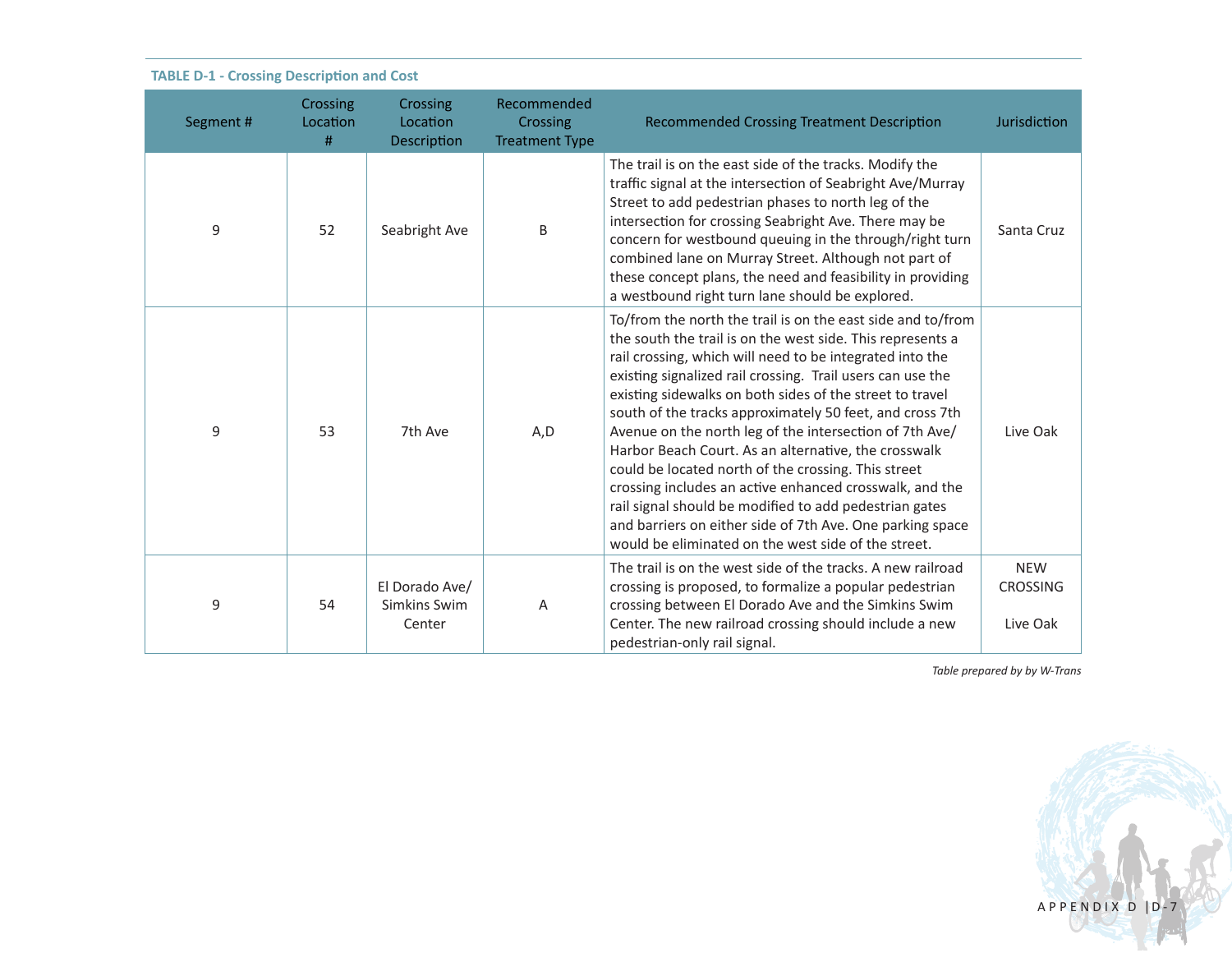| Segment# | Crossing<br>Location<br>$\#$ | Crossing<br>Location<br>Description | Recommended<br>Crossing<br><b>Treatment Type</b> | <b>Recommended Crossing Treatment Description</b>                                                                                                                                                                                                                                                                                                                                                                                                                                                                                                                                                                                                                       | Jurisdiction |
|----------|------------------------------|-------------------------------------|--------------------------------------------------|-------------------------------------------------------------------------------------------------------------------------------------------------------------------------------------------------------------------------------------------------------------------------------------------------------------------------------------------------------------------------------------------------------------------------------------------------------------------------------------------------------------------------------------------------------------------------------------------------------------------------------------------------------------------------|--------------|
| 10       | 55                           | 17th Ave                            | A,C                                              | To/from the north the trail is on the west side and<br>to/from the south the trail is on the east side. This<br>represents a rail crossing, which will need to be<br>integrated into the existing signalized rail crossing. Trail<br>users can use the existing sidewalks on both sides of<br>the street to travel south of the tracks approximately<br>30 feet, and cross 17th Avenue on the north leg of the<br>intersection of 7th Ave/Simkins Swim Center driveway.<br>This street crossing includes an active enhanced<br>crosswalk and improved median. The rail signal should be<br>modified to add pedestrian gates and barriers on either<br>side of 17th Ave. | Live Oak     |
| 10       | 56                           | 30th Ave                            | Ε                                                | The trail is on the east side of the tracks. Provide a<br>passive enhanced midblock crossing                                                                                                                                                                                                                                                                                                                                                                                                                                                                                                                                                                            | Live Oak     |
| 10       | 57                           | 38th Ave                            | Ε                                                | The trail is on the east side of the tracks. Provide a<br>passive enhanced midblock crossing.                                                                                                                                                                                                                                                                                                                                                                                                                                                                                                                                                                           | Live Oak     |
| 10       | 58                           | 41st Ave                            | $\mathsf C$                                      | The trail is on the east side of the tracks. There is<br>sidewalk on both sides of the street between the railroad<br>and Melton St to the north. Install a HAWK signal on<br>either th south leg of Melton Street or just on the north<br>side of the tracks.                                                                                                                                                                                                                                                                                                                                                                                                          | Capitola     |
| 11       | 59                           | 47th Ave                            | A,H                                              | To/from the north the trail is on the east side and to/from<br>the south the trail is on the west side. This represents a<br>rail crossing, which will need to be integrated into the<br>existing signalized rail crossing. Trail users can use the<br>existing crosswalk on 47th Ave at the intersection of<br>47th Ave/Portola Dr. This leads the trail users outside<br>the railroad crossing barrier on the east side and also to<br>a controlled crossing of 47th Ave. The existing walkway<br>on the west side of 47th Ave should be extended across<br>the tracks to the crosswalk. Pedestrian gates and barriers<br>should be added to the rail signal.         | Capitola     |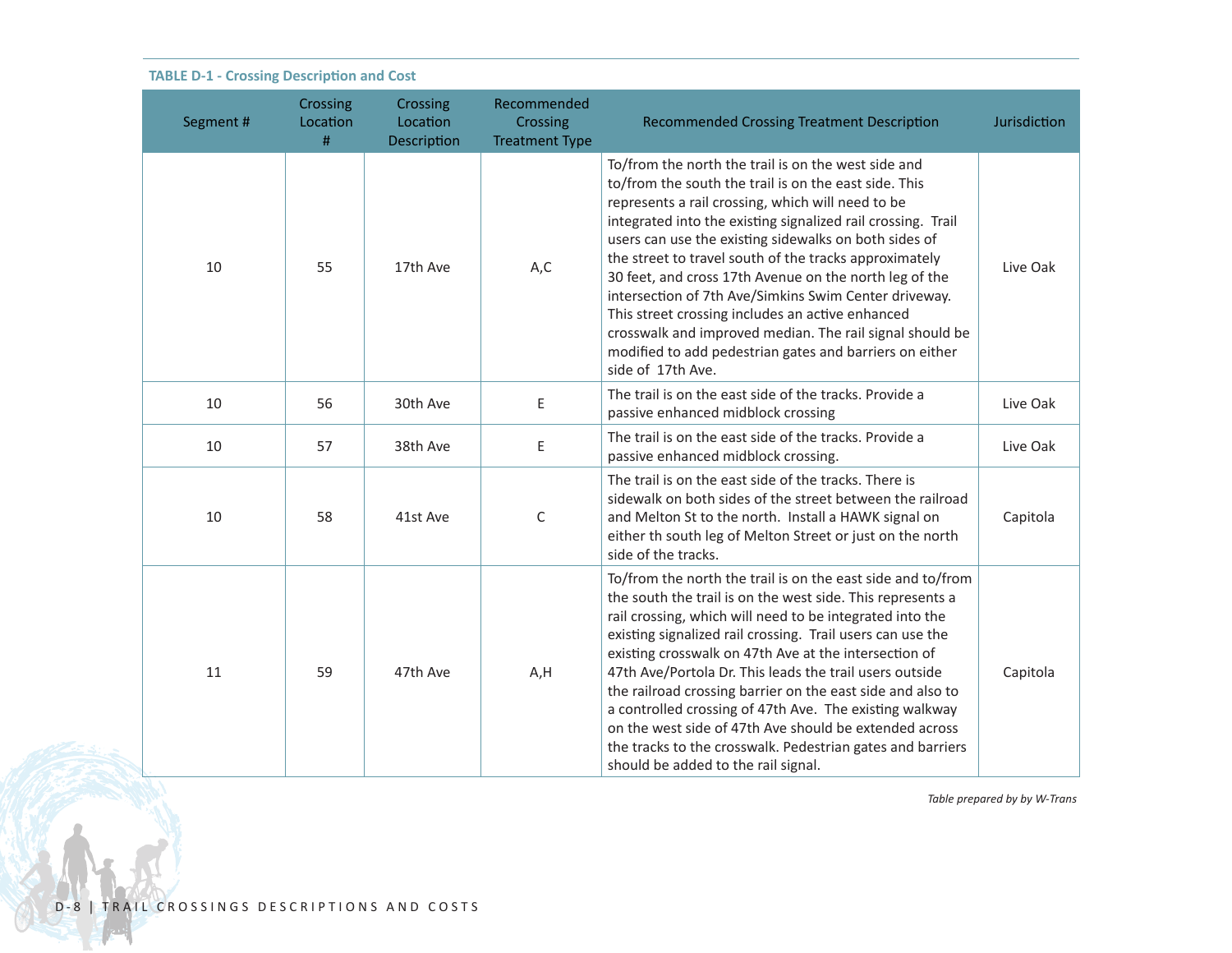| Segment# | Crossing<br>Location<br># | Crossing<br>Location<br>Description | Recommended<br><b>Crossing</b><br><b>Treatment Type</b> | <b>Recommended Crossing Treatment Description</b>                                                                                                                                                                                                                                                                                                                                                                                                                | Jurisdiction |
|----------|---------------------------|-------------------------------------|---------------------------------------------------------|------------------------------------------------------------------------------------------------------------------------------------------------------------------------------------------------------------------------------------------------------------------------------------------------------------------------------------------------------------------------------------------------------------------------------------------------------------------|--------------|
| 11       | 60                        | 49th Ave/Cliff<br>Dr                | A,D                                                     | The trail is on the west side of the tracks. A new railroad<br>crossing is proposed, to formalize a popular pedestrian<br>crossing between 49th Ave/Propsect Ave and Cliff Drive/<br>Capitola Wharf. The new railroad crossing should include<br>a new pedestrian-only rail signal and be located in<br>proximity to the existing crosswalk on Cliff Drive.                                                                                                      | Capitola     |
| 11       | 61                        | Monterey Ave                        | Ε                                                       | The trail is on the west side of the tracks. To avoid<br>expensive railroad signal changes, the trail users will be<br>directed to cross Monterey Avenue in a new midblock<br>crosswalk 50 feet south of the tracks. Barriers at the<br>back of sidewalk must be placed to prevent pedestrians<br>crossing within the existing rail barriers. Existing sidewalk<br>is available on both sides of Monterey Ave. Provide a<br>passive enhanced midblock crosswalk. | Capitola     |
| 11       | 62                        | Grove Ln                            |                                                         | The trail is on the west side of the tracks. Provide a<br>standard private crossing treatment.                                                                                                                                                                                                                                                                                                                                                                   | County       |
| 11       | 63                        | New Brighton<br>Rd                  |                                                         | The trail is on the west side of the tracks. Provide a<br>standard private crossing treatment.                                                                                                                                                                                                                                                                                                                                                                   | County       |
| 11       | 64                        | Estates Dr                          |                                                         | The trail is on the west side of the tracks. Provide a<br>standard private crossing treatment.                                                                                                                                                                                                                                                                                                                                                                   | County       |

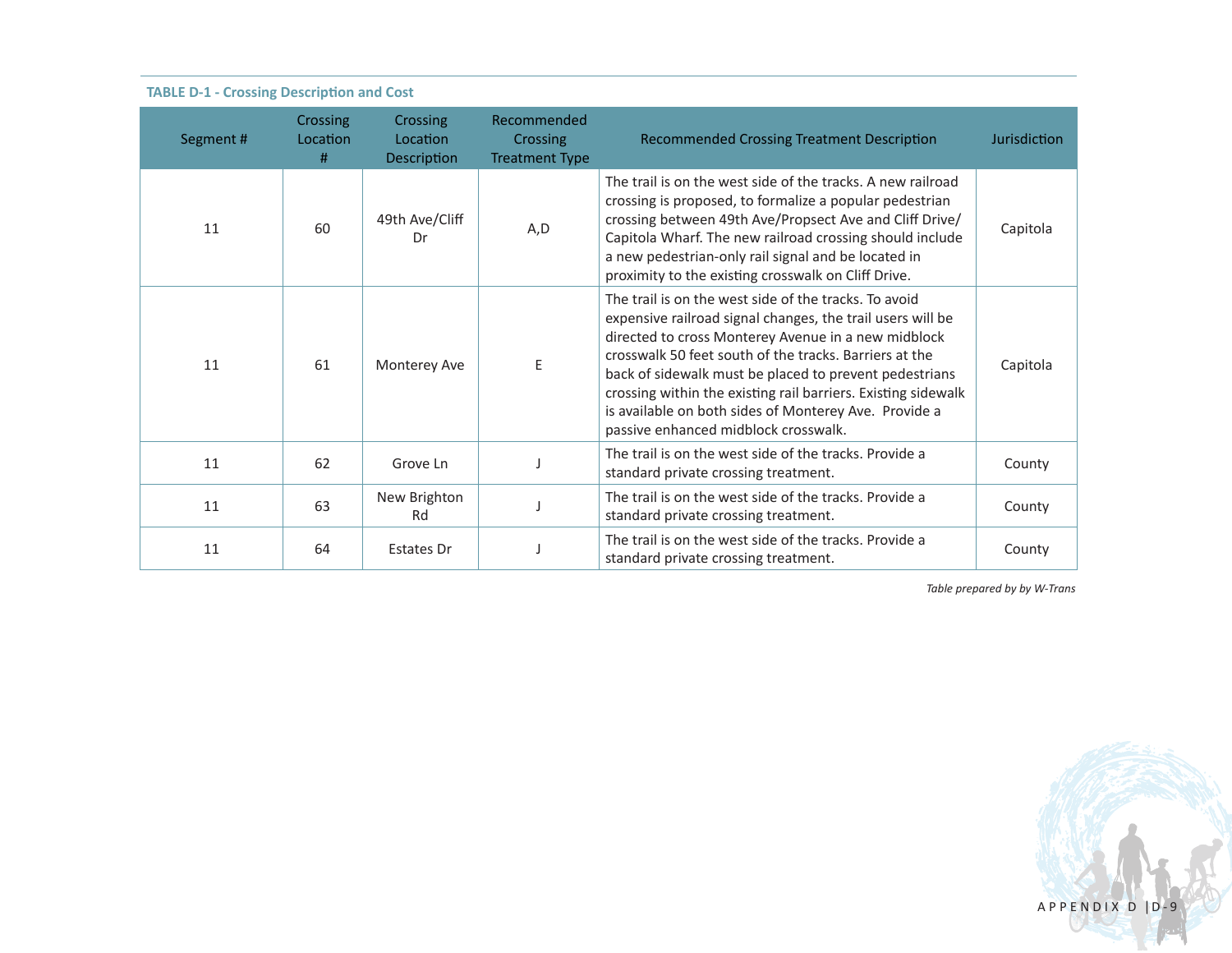| Segment # | Crossing<br>Location<br># | Crossing<br>Location<br>Description | Recommended<br>Crossing<br><b>Treatment Type</b> | <b>Recommended Crossing Treatment Description</b>                                                                                                                                                                                                                                                                                                                                                                                                                                                                                                                                                                                                                                                                                                        | Jurisdiction |
|-----------|---------------------------|-------------------------------------|--------------------------------------------------|----------------------------------------------------------------------------------------------------------------------------------------------------------------------------------------------------------------------------------------------------------------------------------------------------------------------------------------------------------------------------------------------------------------------------------------------------------------------------------------------------------------------------------------------------------------------------------------------------------------------------------------------------------------------------------------------------------------------------------------------------------|--------------|
| 11        | 65                        | Mar Vista Dr                        | A,H                                              | To/from the north the trail is on the west side and to/<br>from the south the trail is on the east side. The existing<br>rail signal must be modified to add pedestrian gates and<br>barriers on both sides of Mar Vista Dr, and the trail users<br>must be provided guidance (barriers) and connection<br>facilities to cross 2 streets, including a new sidewalk on<br>the west side of the street between the tracks and Cedars<br>Street, a new crosswalk on Cedar Street at its intersection<br>with Mar Vista Dr, and a new crosswalk on the south leg<br>of Mar Vista Dr at Cedar St. A sidewalk connection is also<br>needed on the east side of Mar Vista Dr between Cedar<br>St and the new trail entrance on the north side of the<br>tracks. | County       |
| 12        | 66                        | State Park Dr                       | C, G, H                                          | The proposed trail is on the east side of the tracks.<br>Provide a HAWK signal and medians on State Park Dr<br>at the south leg of its intersection with Sea Ridge Rd.<br>This HAWK signal location should eliminate the need to<br>modify the railroad signal on State Park Dr. Sidewalk must<br>be added on the east side of State Park Dr between the<br>new trail and Sea Ridge Rd, to connect to the new HAWK<br>crossing.                                                                                                                                                                                                                                                                                                                          | County       |
| 12        | 67                        | Aptos Creek Rd                      | E, G                                             | The trail is on the east side of the tracks. Provide a<br>passive enhanced midblock crossing on Aptos Creek Rd<br>and install a striped or raised curb extension on the SE<br>corner of the intersection of Aptos Creek Rd/Soquel Dr.,<br>in an effort to reduce the speed of right turning vehicles.<br>Crossing should consider planned traffic signal installation<br>at Soquel Drive intersection.                                                                                                                                                                                                                                                                                                                                                   | County       |
| 12        | 68                        | Parade Street                       | J                                                | The trail is on the east side of the tracks. Provide a<br>standard private crossing, and if the private crossing is<br>paved, add a marked crosswalk.                                                                                                                                                                                                                                                                                                                                                                                                                                                                                                                                                                                                    | County       |

Notes: EVA = emergency vehicle access *Table prepared by by W-Trans*

ان مستعدد ک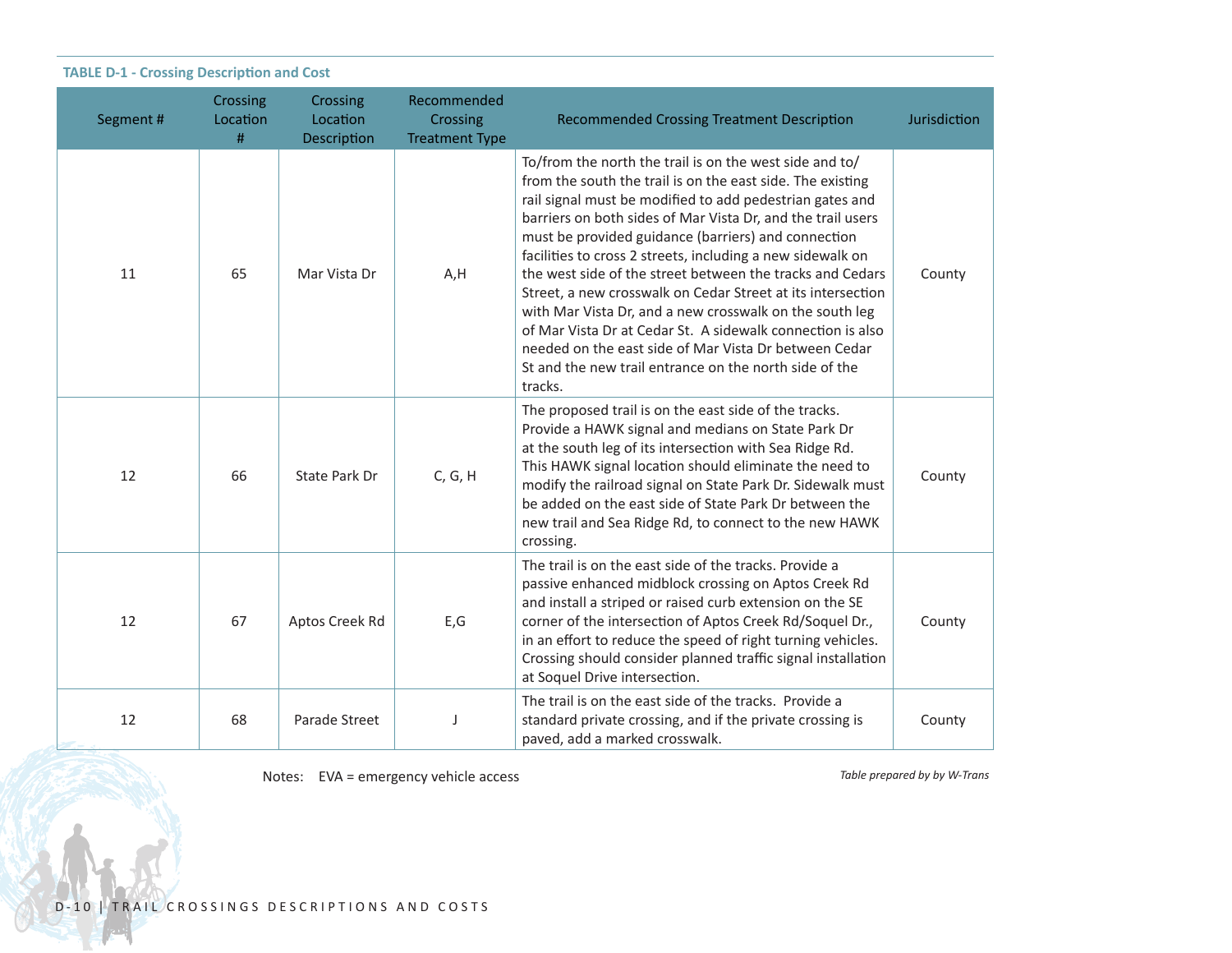| Segment # | Crossing<br>Location<br># | Crossing<br>Location<br>Description | Recommended<br>Crossing<br><b>Treatment Type</b> | <b>Recommended Crossing Treatment Description</b>                                                                                                                                                                                                                                                                                                                                                                                                                                                                                                                                                                                                                             | Jurisdiction |
|-----------|---------------------------|-------------------------------------|--------------------------------------------------|-------------------------------------------------------------------------------------------------------------------------------------------------------------------------------------------------------------------------------------------------------------------------------------------------------------------------------------------------------------------------------------------------------------------------------------------------------------------------------------------------------------------------------------------------------------------------------------------------------------------------------------------------------------------------------|--------------|
| 12        | 69                        | <b>Trout Gulch Rd</b>               | A,H                                              | To/from the north the trail is on the east side and to/from<br>the south the trail is on the west side. A trail at-grade rail<br>crossing should be added to the north side of Trout Gulch<br>Rd, including a 10 foot long sidewalk between Aptos<br>St and Soquel Dr, and incorporated into the rail signal<br>controls, including pedestrian barriers and gates. Provide<br>a marked crosswalk on Trout Gulch Rd on the west leg<br>of its intersection with Aptos St. The trail to/from the<br>north appears to require removal of 7 parking spaces in a<br>shopping center. Crossing should consider planned traffic<br>signal installation at Soquel Drive intersection. | County       |
| 13        | 70                        | Clubhouse Dr                        | H                                                | The proposed trail is on the east side (it appears on<br>RRM May update as switching from the west to the<br>east at Hidden Beach Park to the north, which is not a<br>study crossing). Provide connection facilities, including<br>a curvilinear sidewalk from both trail heads that lead<br>to a new crosswalk on Clubhouse Dr at its intersection<br>with Sumner Ave, which is presently a stop-controlled<br>approach. Install pedestrian barriers to guide trail users<br>to the new intersection crosswalk.                                                                                                                                                             | County       |
| 14        | 71                        | Seascape Blvd                       | Н                                                | The trail is on the east side of the tracks. The trail<br>must deviate towards Sumner Ave to align the trail<br>outside the existing rail signal at Seascape Blvd. There<br>is a landscaped area that appears sufficiently wide to<br>accommodate the necessary sidewalks. Provide a new<br>crosswalk on the west leg of the intersection of Seascape<br>Blvd/Sumner Ave. The landscaped median in Seascape<br>Blyd will need to be reconstructed to accommodate the<br>new crosswalk.                                                                                                                                                                                        | County       |

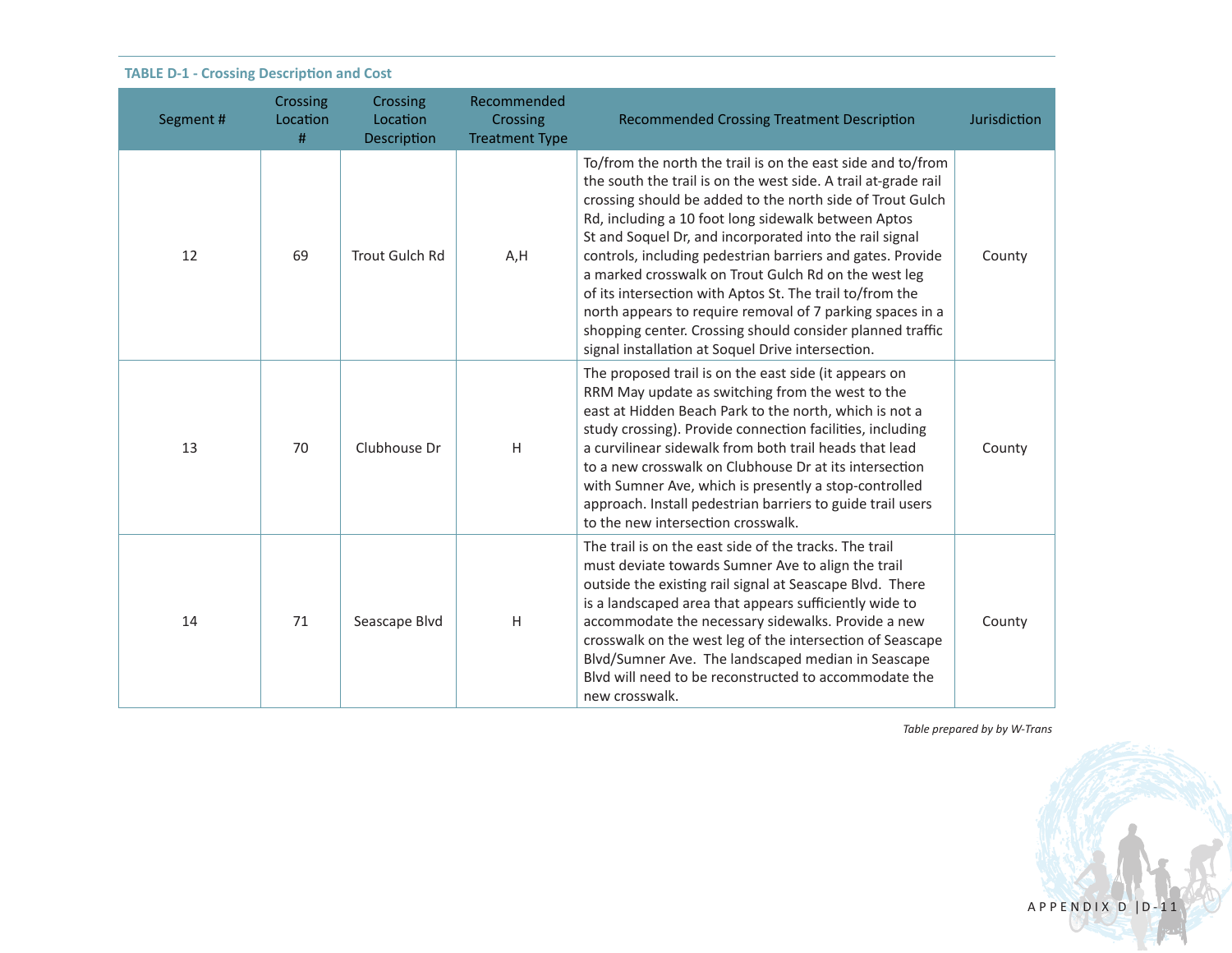| Segment # | Crossing<br>Location<br># | Crossing<br>Location<br>Description            | Recommended<br>Crossing<br><b>Treatment Type</b> | <b>Recommended Crossing Treatment Description</b>                                                                                                                                                                                                                                                                                                                                                                                                                                                                                                                                                                                                         | Jurisdiction |
|-----------|---------------------------|------------------------------------------------|--------------------------------------------------|-----------------------------------------------------------------------------------------------------------------------------------------------------------------------------------------------------------------------------------------------------------------------------------------------------------------------------------------------------------------------------------------------------------------------------------------------------------------------------------------------------------------------------------------------------------------------------------------------------------------------------------------------------------|--------------|
| 15        | 72                        | EVA (Seascape)                                 | J                                                | The proposed trail is on the east side of the tracks. The<br>EVA for Seascape currently is equipped with rail signal<br>equipment, including lights and signs but no barriers.<br>Consistent with this approach, pedestrian should be<br>permitted to pass the EVA without modifying the rail<br>signal equipment. Provide a standard private crossing<br>treatment, as the EVA is cordoned off, restricting<br>vehicular crossing of EVA and therefore functioning like a<br>private street.                                                                                                                                                             | County       |
| 15        | 73                        | Camp St.<br>Francis/<br>agricultural<br>access | J                                                | The trail is on the east side of the tracks. Provide a<br>standard private crossing treatment.                                                                                                                                                                                                                                                                                                                                                                                                                                                                                                                                                            | County       |
| 15        | 74                        | Private<br>agricultural<br>access              | J                                                | The trail is on the east side of the tracks. Provide a<br>standard private crossing treatment.                                                                                                                                                                                                                                                                                                                                                                                                                                                                                                                                                            | County       |
| 15        | 75                        | Camino Al Mar                                  | $\vert, \vert$                                   | To/from the north the trail is on the east side of the<br>tracks and to/from the south the trail is on the west side<br>of the tracks. A connection across the tracks is necessary<br>but signalization appears unnecessary. In addition,<br>provide a standard private crossing across Camino Al Mar.                                                                                                                                                                                                                                                                                                                                                    | County       |
| 16        | 76                        | Private<br>driveway                            | J                                                | The trail is on the west side of the tracks. Provide a<br>standard private crossing treatment.                                                                                                                                                                                                                                                                                                                                                                                                                                                                                                                                                            | County       |
| 16        | 77                        | Spring Valley Rd                               | A,E,H                                            | To/from the north the proposed trail is on the west side<br>of the tracks and to/from the south the trail is on the east<br>side. This creates a trail at-grade rail crossing, which will<br>need to be integrated into the existing Spring Valley Rd<br>crossing of the rail. The proposed trail crossing requires<br>modifying the rail signal, together with the addition of<br>connecting sidewalks or paths to the adjacent school<br>campus and a passive enhanced midblock crosswalk on<br>Spring Valley Road east of the tracks. Barriers should be<br>installed at trail/street intersections to guide trail users<br>towards the new crosswalk. | County       |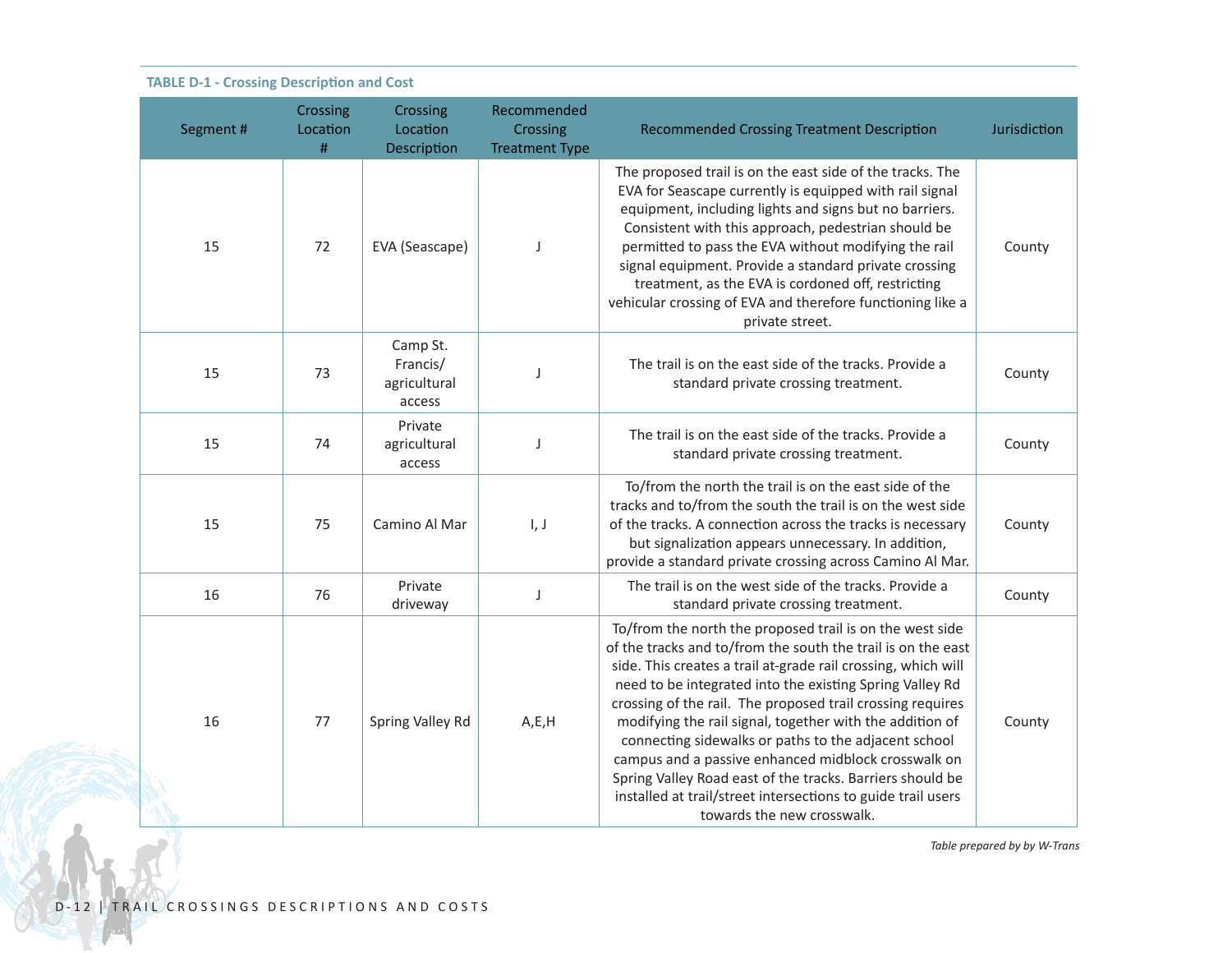|  |  | <b>TABLE D-1 - Crossing Description and Cost</b> |  |
|--|--|--------------------------------------------------|--|
|--|--|--------------------------------------------------|--|

| Segment# | Crossing<br>Location<br># | Crossing<br>Location<br>Description | Recommended<br>Crossing<br><b>Treatment Type</b> | <b>Recommended Crossing Treatment Description</b>                                                                                                                                                                                                                                                                                                                                                                                                                                  | Jurisdiction |
|----------|---------------------------|-------------------------------------|--------------------------------------------------|------------------------------------------------------------------------------------------------------------------------------------------------------------------------------------------------------------------------------------------------------------------------------------------------------------------------------------------------------------------------------------------------------------------------------------------------------------------------------------|--------------|
| 17       | 78                        | Elicott Slough<br>Rd                |                                                  | The trail is on the east side of the tracks. Provide standard<br>private crossing treatment.                                                                                                                                                                                                                                                                                                                                                                                       | County       |
| 17       | 79                        | Buena Vista Dr                      |                                                  | The trail is on the east side of the tracks. Provide standard<br>private crossing treatment.                                                                                                                                                                                                                                                                                                                                                                                       | County       |
| 18       | 80                        | Private crossing                    |                                                  | The trail is on the east side of the tracks. Provide standard<br>private crossing treatment.                                                                                                                                                                                                                                                                                                                                                                                       | County       |
| 18       | 81                        | Private crossing                    |                                                  | The trail is on the east side of the tracks. Provide standard<br>private crossing treatment.                                                                                                                                                                                                                                                                                                                                                                                       | County       |
| 18       | 82                        | Lee Rd                              | H                                                | The trail is on the east side of the tracks. Lee Rd is stop-<br>controlled at the rail crossing. This is an unsignalized<br>rail-street crossing. Provide a new crosswalk on Lee Road<br>at the trail, with no additional railroad modifications due<br>to the existing controls.                                                                                                                                                                                                  | Watsonville  |
| 18       | 83                        | Ohlone Parkway                      | F,H                                              | The trail is on the east side of the tracks. This is an<br>existing signalized rail crossing and in order to avoid<br>the expense associated with modifying the signal for<br>pedestrian controls, the trail should be redirected<br>north 50 feet. Both the existing and proposed crossing<br>locations represent a standard midblock crossing of a<br>low-volume road that has excellent sight distance. New<br>connection facilities are needed on both sides of the<br>street. | Watsonville  |
| 19       | 84                        | Walker St/<br>Beach St              | Н                                                | The trail is on the east side of the tracks. Add a new<br>crosswalk on the east leg of the intersection of Walker<br>St/Beach St, to provide a connection to the existing bike<br>lanes on Walker St.                                                                                                                                                                                                                                                                              | Watsonville  |